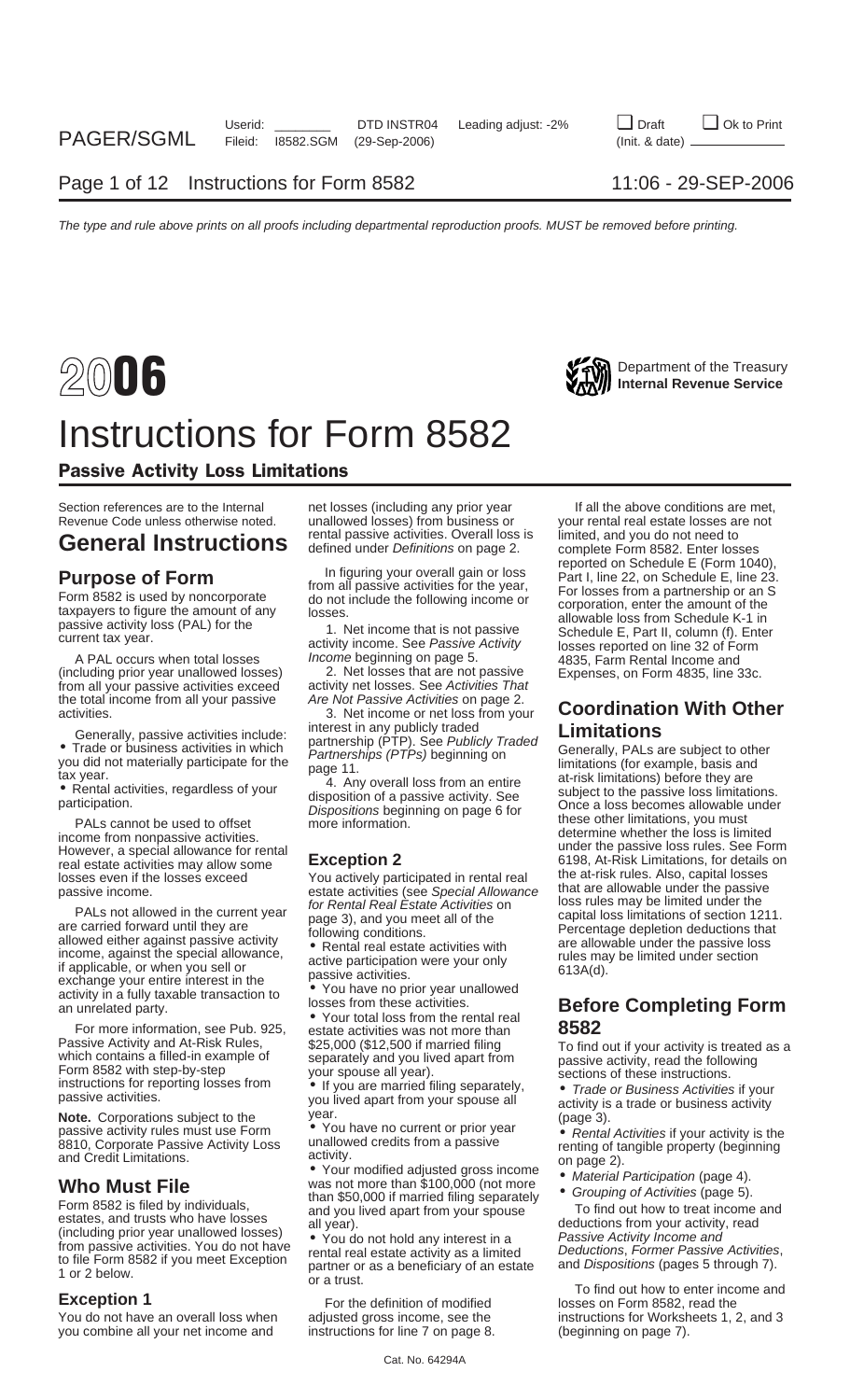which you materially participated if you home was rented at a fair rental. of the services, the type and amount of were a "real estate professional" for the services, the type and amount of were a "real estate professional were a "real estate professional" for the 5. An activity of trading personal labor required to perform the services,<br>tax year, You were a real estate 5. An activity for the account of owners of 5. And the value of the serv

For purposes of item (2), each<br>interest in rental real estate is a<br>separate activity, unless you elect to<br>treat all interests in rental real estate as<br>A rental activity is a passive activity<br>of holding property for<br>investm treat all interests in rental real estate as A rental activity is a passive activity investment if the main purpose of one activity. For details on making this even if you materially participated in the holding the property is to realize a gain election, see page E-1 of the activity (unless it is a rental real estate from its appreciation and the gross<br>instructions for Schedule F (Form activity in which you materially rental income is less than 2% of the instructions for Schedule E (Form activity in which you materially rental income is less than 2% of the<br>1040).<br>The participated and you were a real estate smaller of the unadiusted basis or the

**Definitions**<br>A real property trade or business is Losses From the Activities on page 3 if<br>you meet any of the exceptions.

Overall loss. This is (a) the excess of the directly or through an entity of the directly or the directly or through an entity that does and significant directly or through an entity that does are provided in the activity.

Frior year unallowed losses. These converted your general partner interest involves renting more than one class of<br>**Prior year unallowed losses.** These converted your general partner interest involves renting more than one are the losses from an activity that were to a limited partner interest during the property, multiply the average period of disallowed under the PAL limitations in year), some of your income and losses customer use of each a prior year and carried forward to the from the working interest may be for the gross rental income from that<br>tax year under section 469(b). See the activity gross income class to the activity's total gross rental<br>Regulat Temporary Regulations section customer use equals the sum of these  $1.469-1T(e)(4)(ii)$ .

**Activities That Are Not** 4. The rental of a dwelling unit you used as a residence if section **Passive Activities** 280A(c)(5) applies. This section applies Significant personal services include The following are not passive activities. if you rented out a dwelling unit that you only services performed by individuals.<br>1. Trode or business activities in also used as a home during the year for To determine if person 1. Trade or business activities in also used as a home during the year for To determine if personal services are<br>1. Trade or business activities in a number of days that exceeds the significant, all relevant facts and which you materially participated for the a number of days that exceeds the significant, all relevant facts and<br>greater of 14 days or 10% of the circumstances are taken into greater of 14 days or 10% of the circumstances are taken into<br>2. Any rental real estate activity in number of days during the year that the consideration, including the frequency<br>2. Any rental real estate activity in home

spouse must separately meet both However, if you meet any of the five<br>(2)(a) and (2)(b), without taking into exceptions beginning below, the rental exceptions beginning below, the rental property without regard to depreciation account services performed by the of the property is not treated as a rental deductions or any other basis other spouse. **activity.** See Reporting Income and adjustment described in section 1016.

Except as otherwise indicated, the any real property development, you meet any of the exceptions.<br>
Except as otherwise instructions are elevelopment, construction, acquisition, conversion, and activity is a rental activit

the prior year unallowed losses from<br>
the activity over the "net income" from<br>
the activity or (b) the prior year<br>
unallowed losses from the activity plus<br>
the "net loss" from the activity.<br>
If, however, your liability was class-by-class average periods<br>weighted by gross income. See Regulations section 1.469-1(e)(3)(iii).

which were a real estate<br>tax year. You were a real estate<br>of the account of owners of the annum charged for use of the<br>professional only if:<br>a. More than half of the personal<br>tis rule, personal property means<br>a. More than

1040).<br>If you are married filing jointly, one professional). The professional is the property.<br>Spouse must separately meet both However, if you meet any of the five Unadjusted basis is the cost of the mar<br>Unadjusted basis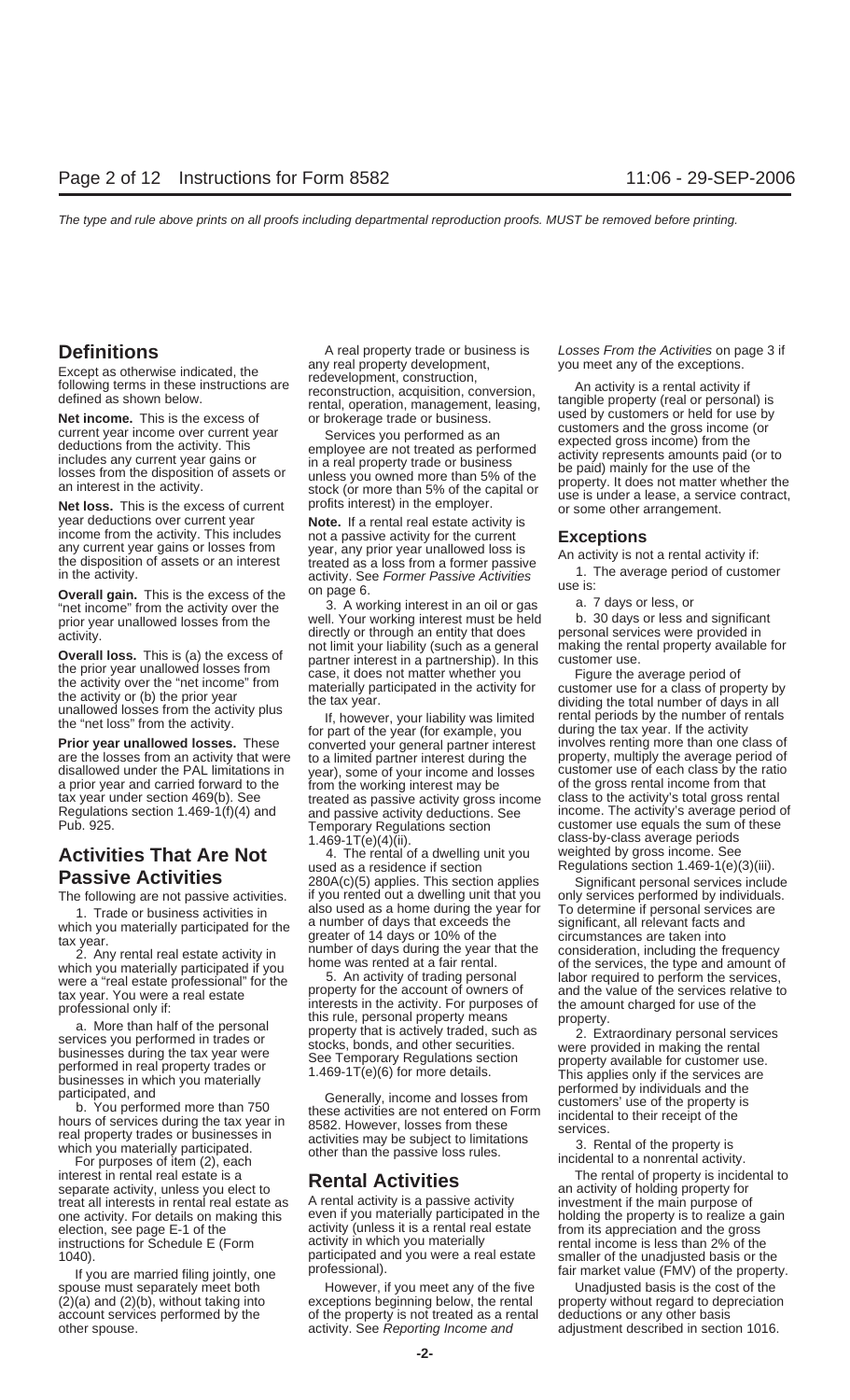a trade or business activity if: described under Recharacterization of available if you were married, are filing

b. The rental property was mainly and the special rules apply, wear.<br>If none of the special rules apply, the Mongan individual, a qualifying used in the trade or business activity<br>Income and losses from the Only an individ during the tax year or during at least 2 passive rental activity on Worksheet 1, of the 5 preceding tax years, and  $\begin{array}{r} 2.0r3. \end{array}$ 

c. The gross rental income from the vorksheet 1 is for passive rental as part of the decedent's estate may<br>property is less than 2% of the smaller real estate activities in which you actively participate in a rental real

convenience to an employee or the<br>
employee's spouse or dependents is Worksheet 2 is for commercial activity.<br>
in a partnership's rental real estate<br>
incidental to the activity or activities in revitalization deductions (C

rental activity unless the partnership is **Activities** details, see Regulations section engaged in a rental activity.<br>A trade or business activity is an 1.645-1.

year (see Material Participation on losses.<br>
page 4).<br> **Special Allowance for**  $\bullet$  \$25,000 for single individuals and

From the activity on Worksheet 3.<br>
• If the activity is a trade or business<br>
active participation. If you actively<br>
activity in which you did materially<br>
participated in a passive rental real<br>
from the is expected and live

of the five exceptions, it is generally a to the general rule disallowing losses in **limitation.** If your modified adjusted passive activity. However, special rules excess of income from passive apply if you conduct the rental activity activities.  $$100,000$  or less (\$50,000 or less if

The rental of property is incidental to through a PTP or if any of the rules The special allowance is not

# Page 4).<br>
• If the activity is a trade or business<br>
activity in which you did not materially<br>
participate, enter the income and losses<br> **Activition**<br> **Activition**<br> **Activition**<br> **Activition**<br> **Activition**<br> **Activition**<br> **A**

If the rental activity did not meet any This special allowance is an exception **Modified adjusted gross income**

a. You own an interest in the trade Passive Income on page 6 apply. See a separate return for the year, and lived<br>business activity during the tax year the PTP rules on page 11. or business activity during the tax year, the PTP rules on page 11. with your spouse at any time during the tax year, the PTP rules on page 11.

2, or 3. that made an election to treat the trust property is less than 2% of the smaller real estate activities in which you<br>of the unadjusted basis or the FMV of<br>the property.<br>Lodging provided for the employer's and actively participated. See Special<br>convenience to an e

incidental to the activity or activities in<br>
which the employee performs services. In that real estate activities are of a<br>
which the employee performs services. In that real estate activities CRDs from<br>
4 qualifying estat

Example. If a partner contributes 1, 2, and 3 beginning on page 7.<br>
the use of property to a partnership,<br>
none of the partner's distributive share<br>
of partner's distributive share<br>
of partnership income is income from a<br>

Also, a partner's gross income from<br>
an activity (of the than a rental activity or  $\gamma$  ou are not considered to active)<br>
and activity of holding property for<br>
an activity of holding property for<br>
an activity of holding p

- 
- 
- 
- 
-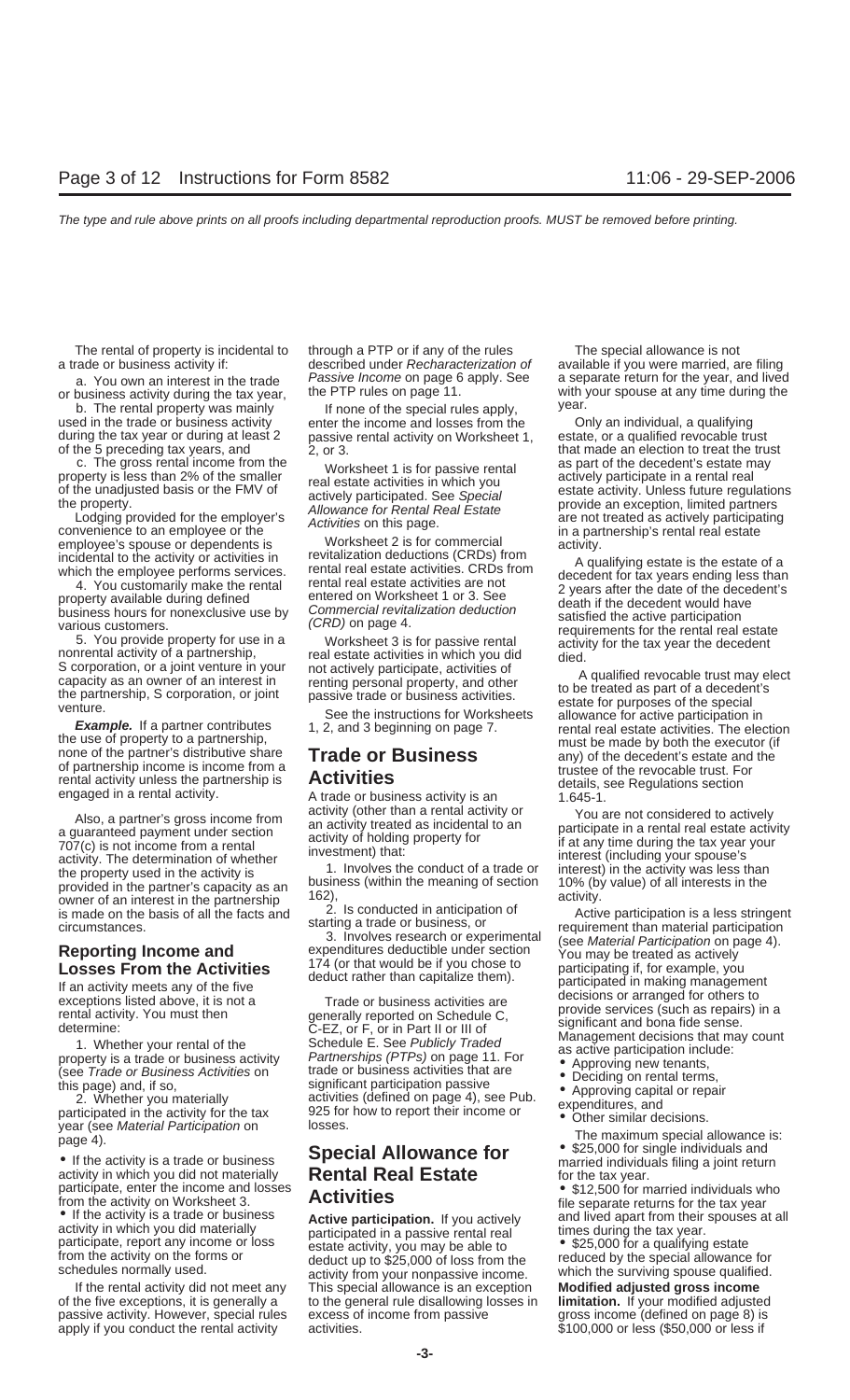married filing separately), your loss is **Tests for individuals.** You materially **Test for a spouse.** Participation by deductible up to the amount of the yearticipated for the tax year in an your spouse during the tax year in an<br>maximum special allowance referred to activity if you satisfy at least one of the activity you own may be counte maximum special allowance referred to activity if you satisfy at least one of the activity you own may be counted as in the preceding paragraph.<br>
in the preceding paragraph. The school of the school of the school of the ac

in the preceding paragraph.<br>
If your modified adjusted gross and the set of the activity over participation in the activity even if<br>
If your modified adjusted gross the set of the activity for the activity and whether or n

If you quality under the active<br>and see page 7 of the instructions.<br>and see page 7 of the instructions.<br>and you participation calcuity for the tax year,<br>and you participation deduction<br>and you participation activities dur Worksheet 2 on page 8. For general and the CRD, see Pub. The activity is a personal service information about the CRD, see Pub. activity in which you materially material participation tests, you are not goal of the activit

services performed over a period of b. Any individual spent more hours **Estates and trusts.** The PAL appointment books, calendars, or Temporary Regulations individual was compensated for the

gross income is \$150,000 or more<br>
(\$75,000 or more if married filing much as any other individual (including 1. Studying and reviewing financial<br>
separately), there is no special individuals who did not own any interest st

An activity is a personal service partnership at all times during the activity if it involves the performance of partnership's tax year ending with **Material Participation** activity if it involves the performance of partnership's tax year ending with or For the material participation tests listed personal services in the fields of health, within your tax year (or, if For the material participation tests listed personal services in the fields of health, within your tax year (or, if shorter,<br>below participation generally includes law, engineering, architecture, during the portion of the below, participation generally includes law, engineering, architecture, during the portion of the partnership's<br>any work done in connection with an accounting, actuarial science, any work done in connection with an account

time and the approximate number of during the tax year performing services limitations apply in figuring the hours spent performing the services in the management of the activity than distributable net income and taxable during that period. based on vou did (regardless of whether the income of an estate or trust. See during that period, based on income of an estate or trust. See income of an estate or trust. See appointment books, calendars, or individual was compensated for the Temporary Regulations section narrative summaries. The rules for management services). The rules for and (3). The rules for

limited to 50% of the difference<br>between \$150,000 (\$75,000 if married individuals (including individuals who<br>filing separately) and your modified did not own any interest in the activity) for the year.<br>adjusted gross incom

The capacity in which you did the work is not a material income-producing does not matter. However, work is not a material income-producing and a limited partner's share of an electing large partnership's taxable participa • It is not work that an owner would<br>customarily do in the same type of activity on a regular, continuous, and as income or loss from the conduct of a<br>activity, and activity, and substantial basis during the tax year. Sing

activity, and<br>
the work was to avoid the disallowance<br>
the work was to avoid the disallowance<br>
the work was to avoid the disallowance<br>
of losses or credits from the activity<br>
of losses or credits from the activity<br>
of loss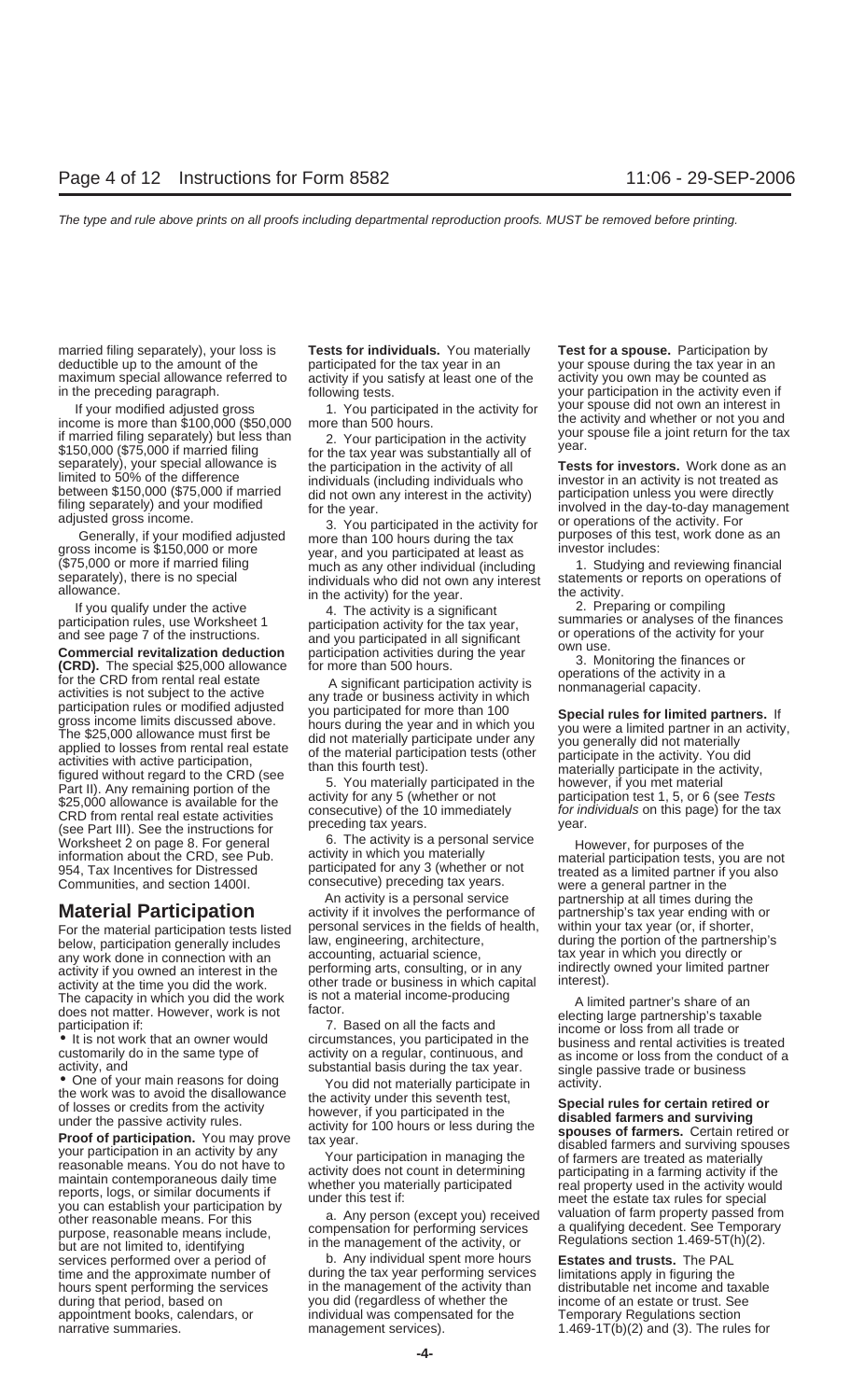- 
- 

- 
- 
- 
- 

relative to the trade or business activity an item of gross income or deduction portfolio income or is held for

rental activity involving the rental of

**Grouping of Activities** real property with an activity involving the passive activities of the partnership the rental of personal property (except or S corporation. If you had prior year Generally, one or more trade or the rental of personal property (except or S corporation. If you had prior year<br>business activities or rental activities personal property provided in unallowed losses from these activities, may be treated as a single activity if the connection with the real property or vice they can be found in connection with the real property or vice they can be found in connection.

material change in the facts and<br>incuting (with certain exceptions<br>inappropriate. Schedule C, C-EZ, E, or F, and the<br>incurstances makes it clearly<br>incurstances makes it clearly<br>incurstances makes it clearly<br>incurstance in

a. The rental activity is insubstantial partnership or S corporation must state disposition of property that produces b. Each owner of the trade or income or deduction is passive activity Temporary Regulations section business activity has the same gross income or a passive activity  $1.469 - 2T(c)(3)$ . proportionate ownership interest in the deduction (respectively), include that • Alaska Permanent Fund dividends.<br>
rental activity. If so, the portion of the amount in the net income or net loss • Personal service income, amount in the net income or net loss • Personal service income, including<br>entered on Form 8582 and the salaries, wages, commissions, property used in the trade or business worksheets. Self-employment income from trade or

determining material participation for activity may be grouped with the trade The partnership or S corporation this purpose have not yet been issued. or business activity.<br>2. An activity involving the rental of **an axymen** prior year unallowed losses from Find participants and the rental of the participants of the period of any does not have a record of any 2. An activity involving the rental of **CAUTION** prior year unallowed losses from

activities make up an appropriate<br>
economic unit for the measurement of 3. Any activity with another activity<br>
economic unit for the measurement of 3. Any activity with another activity<br>
when the conomic unit of the measur

or may not be permissible:<br>
• A single activity,<br>
• A movie theater activity and a bakery<br>
• A movie theater activity and a bakery<br> **EXECUTE ACTIVITY INCOME**<br>
• A movie theater activity and a bakery<br> **EXECUTE ACTIVITY INC** 

or vice versa, or separately to you, and the gross investment (see section 163(d)(5)). See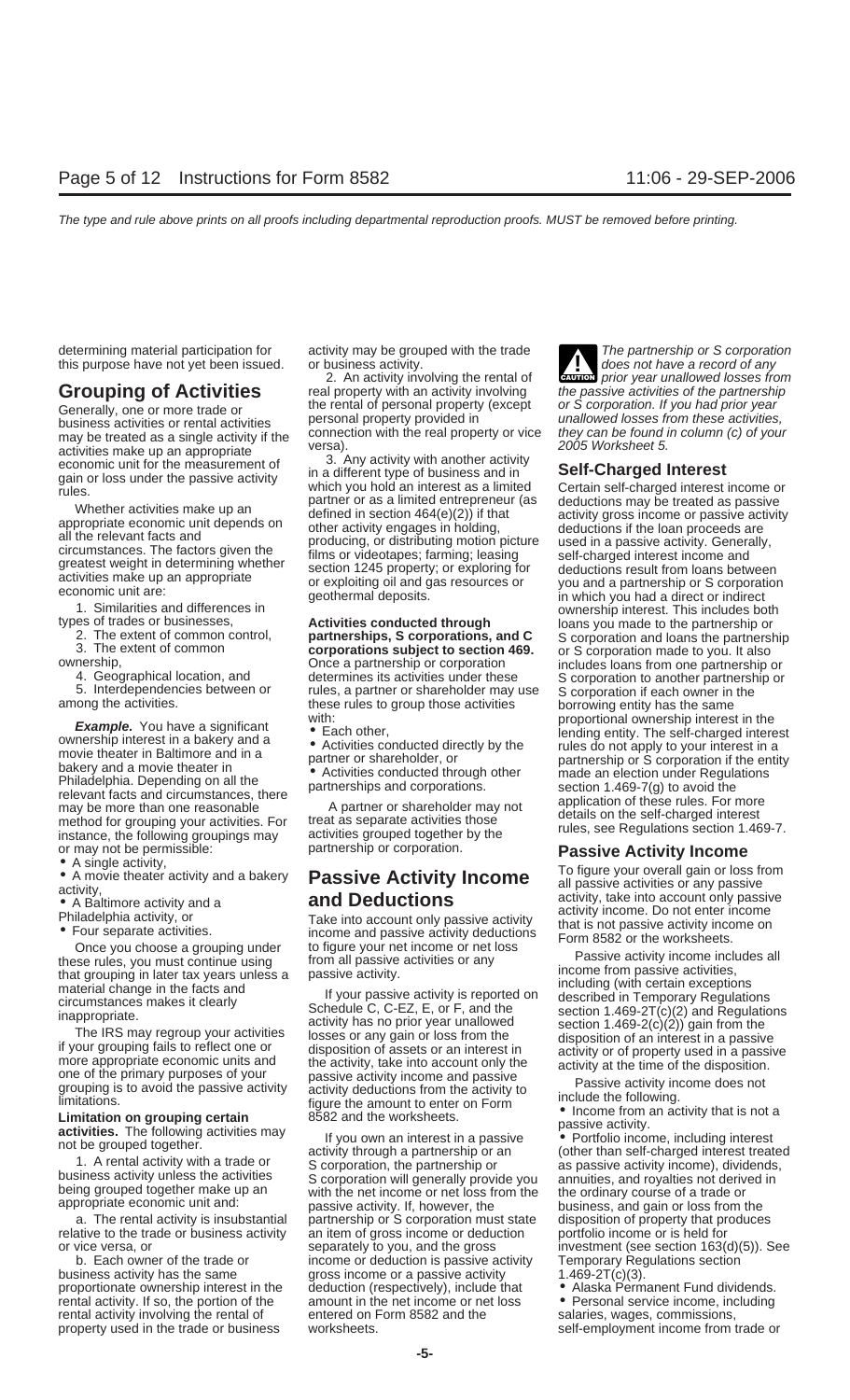business activities in which you Income from the following sources than passive activities. See Temporary materially participated for the tax year, may be subject to the net income Regulations section 1.469-2T(d)(7). deferred compensation, taxable social recharacterization rules. <br>security and other retirement benefits, <br>or Significant participation passive storm, shipwreck, or other casualty or security and other retirement benefits,  $\bullet$  Significant participation passed and payments from partnerships to activities defined on page 4. Temporary Regulations section the unadjusted basis of the property is  $1.469-2T(c)(4)$ .

• Income from positive section 481 • Passive equity-financed lending self-employment taxes.<br>adjustments allocated to activities other activities. adjustments allocated to activities other activities.<br>than passive activities See Temporary • Rental of property incidental to a than passive activities. See Temporary • Rental of property incidental to a **Former Passive**

• Hocome from an oil or gas property if<br>
working capital.<br>
working capital.<br>
working capital.<br>
working capital.<br>
working capital.<br>
working capital.<br>
working capital.<br>
working capital.<br>
working capital.<br>
working capital.<br>

**Passive Income from passive activities**<br>
Certain income from passive activities<br>
Certain income from passive activities<br>
must be recharacterized and excluded that may be disallowed under<br>
must be recharacterized and exclu Pub. 925 to find out how to report net<br>income or loss from these sources. For beginning before 1987, but for basis or<br>more information, see Temporary at-risk limitations. Regulations section 1.469-2T(f) and • Net negative section 481 Unrecognized gain as of the Regulations section 1.469-2(f).<br>Regulations section 1.469-2(f). a adjustments allocated to activities other beginning of the curren

partners for personal services. See • Rental of property if less than 30% of severity do not recur regularly in the Temporary Requilarly in the unadjusted basis of the property is activity. 1.469-2T(c)(4). subject to depreciation. • The deduction allowed for one-half of

Regulations section 1.469-2T(c)(5).  $\qquad \qquad \text{A}}$  development activity.<br>• Income or gain from investments of  $\qquad \qquad \text{Rental of property to a nonpassive}$ regulations section 1.405.21(0)(0).<br>• Income or gain from investments of exercicity.<br>working capital activity activity.<br>A former passive activity is any activity

vection 1.469-2(c)(6). Passive activity deductions include unallowed loss and any current year<br>
■ Any income from intangible property all deductions from activities that are net income from the activity on Form<br>
if your p

Regulations section 1.469-2(1). See Fassive activity deductions include do not enter the amounts on Form<br>Recharacterization of Passive Income losses from a disposition of property 8582.<br>on this page. on this page.<br>
■ **Overall gain from any interest in a**<br>
■ **Overall gain from any interest in a**<br> **EXECUTE:** THE CREATE THE MEXIMUM OF THE MEXIMUM OF THE MEXIMUM OF THE MEXIMUM OF THE MEXIMUM OF THE MEXIMUM OF THE MEXIMUM

• Income from a covenant not to<br>
• The method of the following the districtions of the relations of a casualty or<br>
• Deductions for expenses (other than<br>
the fi loss included in income as<br>
the covery of all or part of a pr

and payments from partnerships to activities defined on page 4. from theft if losses similar in cause and

8582 and the applicable worksheets.

contributed to the creation of the vear and all deductions from passive<br>
• Any income treated as not from a<br>
• Any income treated as not from a<br>
passive activity under Temporary<br>
Regulations section 1.469-2T(f) and<br>
Regul

• State, local, and foreign income tax treatment of losses upon disposition of with the interest.<br>
your entire interest in an activity. To report a disposition of a former<br>
• Income from a covenant not to **Desgive a critic**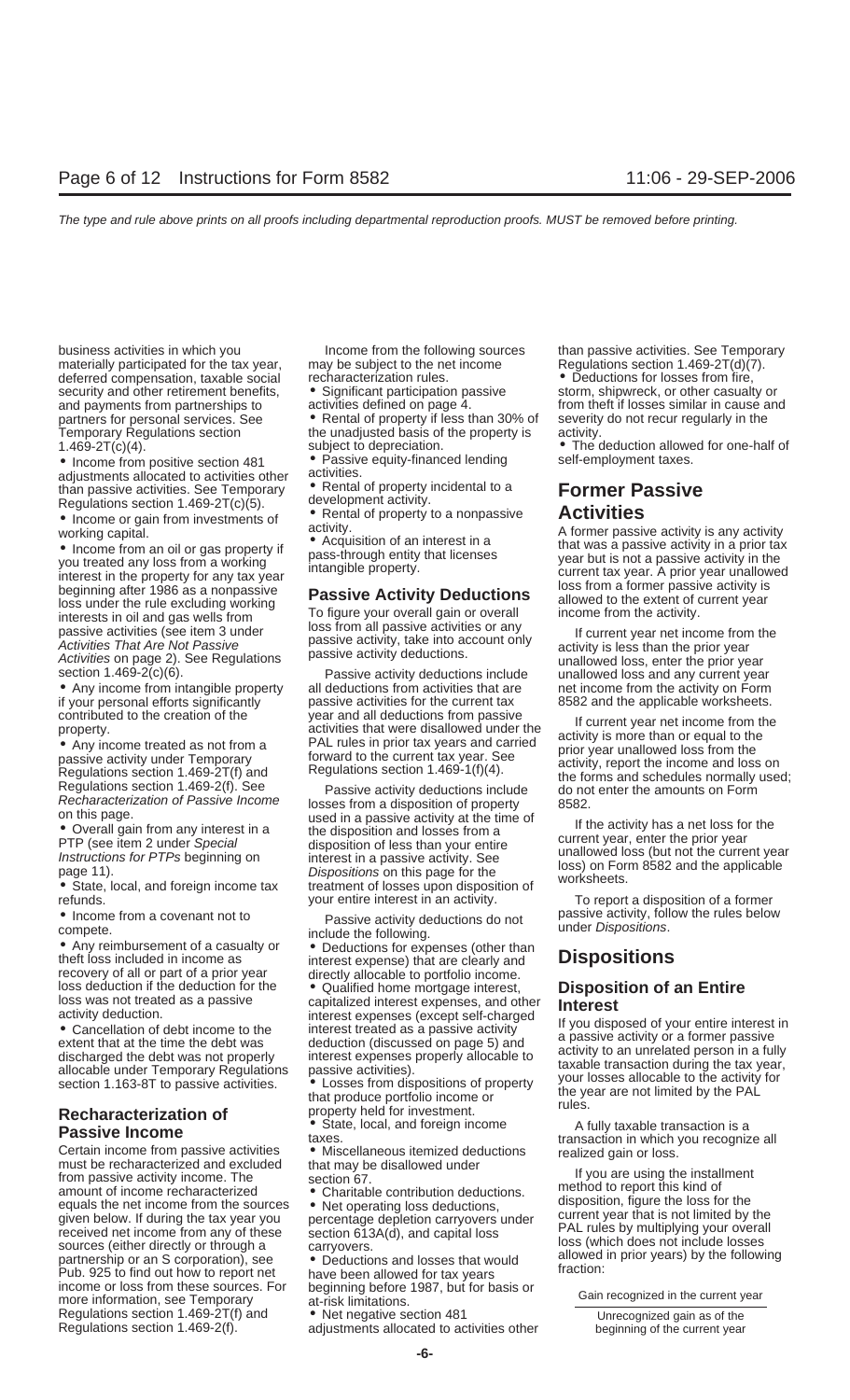having disposed of an entire interest in column (b), and the prior year passive activities.<br>an activity of a PTP until there is an unallowed loss of \$12,650 in column an activity of a PTP until there is an unallowed loss of \$12,650 in column See Pub. 925 for examples showing<br>entire disposition of the partner's (c).<br>interest in the PTP. **Example 2. Activity with overall** bow to complete

in you completely dispose or your change. Schedule E prior year unallowed loss of 1 to figure the amounts to enter on line passive activity or a former  $$1,115$ .<br>https://www.ray.html 1a through 1c of Form 8582. Do not passive activity, you may have to report net income or loss and prior year **Because you have an overall loss of** include any commercial revitalization<br>
unallowed losses from the activity All \$2.445 after combining the gain and deductions (CRDs) from these activit unallowed losses from the activity. All \$2,445 after combining the gain and deductions (CRDs) from these activi<br>the net income and losses are reported losses, none of the amounts are in the net income or loss reported in the net income and losses are reported on the forms and schedules normally entered on Worksheet 3 or on Form Worksheet 1. used. The same of the state of the state of 8582. As a state of the state of the Do not enter a prior year unallowed

If you have an overall gain and you depending on how long you held the the prior year unallowed thave other passive activities to report partnership interest. on Form 8582, include the income,<br>losses, and prior year unallowed losses<br>**Entire Interast**<br>**Entire Interast** 

is your only passive activity or a former of less than an entire interest in an active participation rule and must use<br>nassive activity report all income and activity are treated as part of the net Worksheet 3 instead of W passive activity, report all income and activity are treated as part of the net Worksheet 3 instead of Worksheet 1.<br>Insses (including any prior year income or net loss from the activity for a summ (s). Enter the summatures besses (including any prior year<br>unallowed losses) on the forms and<br>schedules normally used and do not<br>use Form 8582.<br>We substantially all of an entire the set of column (a) on line 1a of Form

combine the income and losses, do not allowance of prior year unallowed<br>
use the worksheets or Form 8582 for<br>
the activity. All losses (including prior<br>
year unallowed losses) are allowed in<br>
year unallowed losses) are all

nonpassive loss if you have an if any, allocable to the part of the aggregate loss from all other passive activity disposed of, and activities. When figuring your modified and a net loss on all other passive activity dispo

**Example 1. Activity with overall gain.** You sell your entire interest in a<br> **Specific Instructions**  $\begin{array}{r} \text{activity} \\ \text{within which you} \\ \text{arctively participated for a gain of \\ \text{gain 5,525. $7,300 of the gain is section} \end{array}$  **Specific Instructions**  $\begin{array}{r} \text{activity} \\ \text{St, 000 on line 22 of Schedule E and$ \$15,525. \$7,300 of the gain is section<br>1231 gain reported on Form 4797, **Activity Loss Column (c).** Enter the prior year<br>Part I, and \$8,225 is ordinary recapture Use Part I to combine the net income unallowed losses for Part I, and \$8,225 is ordinary recapture Use Part I to combine the net income unallowed losses for each activity. Y<br>income reported on Form 4797, Part II. and net loss from all passive activities find these amounts on Work income reported on Form 4797, Part II. and net loss from all passive activities find these amounts on Worksheet 5,<br>On line 23 of Schedule E (Form 1040), to determine if you have a passive column (c), of your 2005 Form 8582 net loss and a \$12,650 prior year<br>
unallowed loss. You have an overall<br>
gain from the disposition (\$15,525 – worksheet 1 is used for rental real **Columns (d) and (e).** Combine income<br>
\$15,450 = \$75).<br>
Salte activities with

activities reportable on Form 8582, you • Worksheet 2 is used for commercial or enter the overall loss for the activity<br>make the following entries on revitalization deductions (CRDs) from in column (e). Do not enter amount Worksheet 1. You enter the  $$15,525$  rental real estate activities (with or gain on the disposition in column (a), without active participation). 8582. These amounts will be used

A partner in a PTP is not treated as the current year loss of \$2,800 in • Worksheet 3 is used for all other

**Reporting an Entire**<br> **Reporting an Entire dule D or**<br> **Disposition on Schedule D or**<br> **Eorm 4797**<br> **Eorm 4797**<br> **Eorm 4797**<br> **Eorm 4797**<br> **Eorm 4797**<br> **Eorm 4797**<br> **Eorm 4797**<br> **Eorm 4797** SCHED TORE STRIP AND TIME Activities must include the income or<br>If you completely dispose of your entire<br>Interest in a passive activity or a former Schedule E prior year unallowed loss of the figure the amounts to enter on

Combine all income and losses You enter the net loss plus the prior loss in column (c) of Worksheet 1<br>year unallowed loss (\$3,330 + \$1,115 = unless you actively participated in year unallowed loss (\$3,330 + \$1,115 = unless losses) from the activity for the tax year \$4,445) on Schedule E, Part II, column activity in both the year the loss arose<br>to see if you have an overall gain or (h), and the \$2,000 gain on the sale on and the current tax y to see if you have an overall gain or (h), and the \$2,000 gain on the sale on and the current tax year. If you did not<br>Schedule D, in either Part I or Part II, actively participate in both years, enter loss.<br>Schedule D, in either Part I or Part II, actively participate in both years, enter<br>If you have an averall gain and you depending on how long you held the the prior year unallowed loss in column

If you have an overall gain and this Gains and losses from the disposition the tax year do not qualify under the vour only passive activity or a former of less than an entire interest in an exity experimention rule and mus

If you have an overall loss when you **CAUTION** interest does not trigger the

revitalization deductions (CRDs) from in column (e). Do not enter amoun<br>rental real estate activities (with or from columns (d) and (e) on Form

unless you actively participated in the activity in both the year the loss arose

losses, and prior year unallowed losses<br> **Entire Interest** on Worksheet 1, 2, or 3. **CAUTION** their spouses at any time during

**Example.** A Schedule E rental<br>activity has current year profit of \$5,000

disposition of the activity.<br>**Example.** A Schedule E rental<br>**Example.** A Schedule E rental<br>**Example.** A Schedule E rental<br>**Example.** A Schedule E rental

estate activities with active the for each activity, and either enter the exercise the control of the activity in column (d)<br>Because you had other passive participation. The activity in column (d)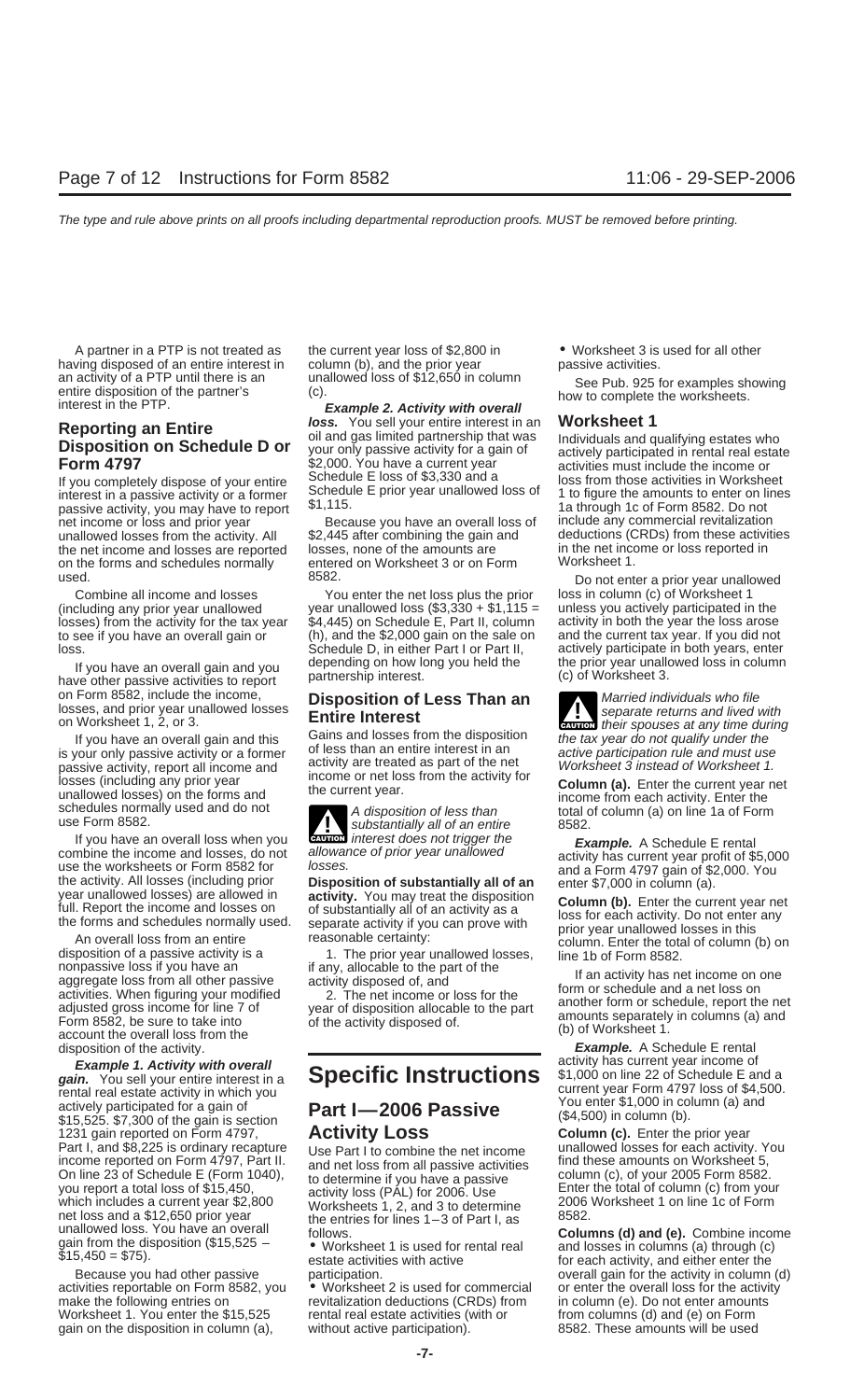commercial revitalization deductions when Form 8582 is completed to figure (CRD) from rental real estate activities the loss allowed for the current year. (CRD) from rental real estate activities the loss allowed for the current year.<br>
(see Commercial revitalization deduction (CRD) on page 4). Do not **Part II—Special** went to print, Congress was considering legislation that

• CRDs from passive activities other activity with active participation. than rental real estate activities.<br>
Instead, report these deductions as part Enter all numbers in Part II as Instead, report these deductions as par

**Column (c).** Combine the amounts in **COLUCT** spouses at any time during the overall loss from the entire disposition columns (a) and (b) for each activity year are not eligible for the special of a passive activity (consi and enter the overall loss for the activity<br>in column (c). Do not enter amounts<br>from column (c) on Form 8582. These<br>amounts will be used when Form 8582<br>is completed to figure the loss allowed<br>for the current year.<br>for the

example for each activity. Enter the total except do not take into account.<br>of column (a) on line 3a of Form 8582. • Passive income or loss included on **Deductions From Rental** on **Column** (a) for Form 8582.

**Column (b).** Enter the current year net<br> **Column (b).** Enter the current year net<br>
loss for each activity. Enter the total of<br>
column (b) on line 3b of Form 8582.<br>
(See the example under Column (b) of<br>
Worksheet 1, on pa

Column (c). Enter the unallowed<br>
losses for the prior years for each<br>
activity. You find these amounts on<br>
Worksheet 5, column (c), of your 2005<br>
Form 8582. Enter the total of column<br>
Form 8582. Enter the total of column<br> Form 8582. Enter the total of column deduction,<br>
(c) from your 2006 Worksheet 3 on • The deduction allowed for one-half of **CAUTION** spouses at any time during the

and losses in columns (a) through (c)

when Form 8582 is completed to figure for each activity, and either enter the bonds used to pay higher education the loss allowed for the current year. overall gain for the activity in column (d) expenses,<br>
or enter the overall loss for the activity • The exclusion of amounts received or enter the overall loss for the activity  $\bullet$  The exclusion of amounts received in column (e). Do not enter amounts under an employer's adoption Use Worksheet 2 to figure the amounts from columns (d) and (e) on Form assistance program, or to enter on lines 2a and 2b for 3582. These amounts will be used • The student loan inte to enter on lines 2a and 2b for 8582. These amounts will be used • The student loan interest deduction.

positive amounts (that is, greater than Include in modified adjusted gross from than Include in modified adjusted g

**Column (c).** Combine the amounts in **CAUTION** spouses at any time during the overall loss from the entire disposition **!**

**Worksheet 3**<br> **Worksheet 3** a gain of \$100. The combined loss on \$86,500 (\$92,000 – \$5,500).<br>
line 4 is \$2,900. You enter \$2,900 as a<br>
Use Worksheet 3 to figure the amounts<br>
Line 9. Do not enter more than

**Example the SECUT COMMERT COMMERT COMMERT COMMERT CONDUCT CAN CONTROLLER CHANGER CONTROLLER CHANGER CHANGER CHANGER CHANGER CHANGER CHANGER CHANGER CHANGER CHANGER CHANGER CHANGER CHANGER CHANGER CHANGER CHANGER CHANGER C** 

**Column (a).** Enter the current year net used to figure adjusted gross income **Revitalization**<br>income for each activity. Enter the total except do not take into account:

(See the example under Column (a) for Form 8582,<br>Worksheet 1, on page 7.) • Any rental real estate loss allowed to<br>Column (b). Enter the current year net real estate professionals (defined under Use Part III to figure the

**The exclusion from income of interest** allowance. They must from series EE and I U.S. savings and allowance of the 15.

**CAUTION**<br> **CAUTION**<br> **CAUTION**<br> **CONSidering** legislation that deduction (CRD) on page 4). Do not<br>
include the following amounts.<br>
• Income or other deductions from the<br>
• Income or other deductions from the<br>
same activity. Instead, report any net<br>
except for the CRD, in Worksheet 1 i

passive activity in Worksheet 3. **Example.** Line 5 has a loss of **the summer any portfolio income and**<br>Column (a) Enter the current year **Example.** Line 5 has a loss of expenses that are clearly and directly **Column (a).** Enter the current year **Example.** Line 5 has a loss of CRD from each rental real estate  $$42,000$  (reported as a positive allocable to portfolio income. Also antivity. Enter the total of column (a) on annount

(c) from your 2006 worksheet 3 on (c) the deduction allowed for one-half of (c) from youses at any time during the<br>line 3c of Form 8582.<br>**Columns (d) and (e).** Combine income • The exclusion from income of interest allowan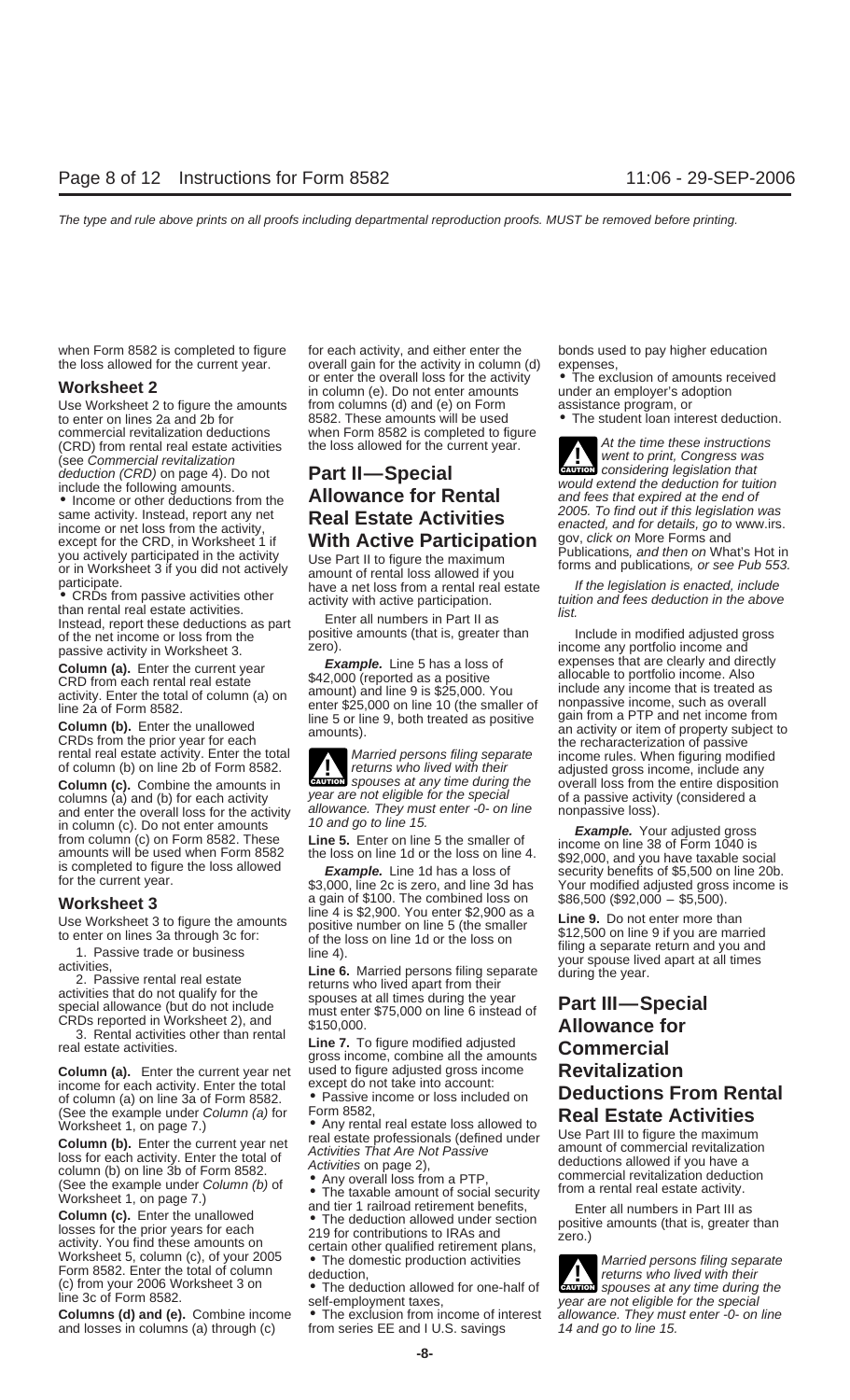Worksheets 1 and 3, columns (d) and may attach an extra copy of page 2 of individual loss shown whether an activity had an  $\frac{1}{2}$  Form 8582 or your own schedule in the

If you have activities that show overall<br>
report all the income and losses listed<br>
in column (d) of Worksheet 1. On the second<br>
in column (d) of Worksheet 1 or 3, worksheet 1 on the second<br>
in column (c) of<br>
in columns (a

Worksheets 1 or 3 that have overall or line 14 of Form 8582.<br>If you have losses from any activity losses in column (c) **column (c) total is the same as** that are reported on two or more<br>Worksheet 2. **Column (a) total** if t

| <b>Name of Activity</b> | <b>Form or Schedule</b> |  |
|-------------------------|-------------------------|--|
| Activity X              | Sch E, line 28A         |  |
| <b>Activity Y</b>       | Sch E, line 28A         |  |

Line 11. Enter \$12,500 (reduced by If the loss from an activity is reported in Worksheet 2 if you did not have to the amount, if any, on line 10) on line more than one place, identify both complete Worksheet 4).<br>11 if you are married filing a separate locations in the second column (for  $\alpha$  Morksheet 5, ont

Enter all activities with overall losses from Worksheet 2 on a separate line<br>Use Part IV to figure the amount of the offer you entered an amount on line 10, also shown on Worksheet 1 or 3) and<br>PAL (as determined in Part I) FAL (as determined in Part I) allowed list on Worksheet 4 all activities with an add "CF<br>for 2006 from all passive activities. overall loss in column (e) of activity.<br>I ine 15 Use the worksheet on Ferm Worksheet 1.

**Worksheets 1, 2, and 3** complete two separate Worksheets 4. For the second worksheet, you either **Column (b).** Divide each of the may attach an extra copy of page 2 of individual losses shown in column (a) (e), show whether an activity had an Form 8582 or your own schedule in the by the total of all the losses in column overall gain or loss. Worksheet 2, same format as Worksheet 4. On the (a) and enter this ratio for each ac overall gain or loss. Worksheet 2,<br>
column (c), shows the overall loss for<br>
column (c), shows the overall loss for<br>
first Worksheet 4, list all activities with<br>
an overall loss in column (e) of must equal 1.00.

by completing Worksheets 4, 5, and 6 in column (b). The total of all the ratios the amount on line C above, and enter or 7.

Complete Worksheet 4 only if you **Column (c)**. Multiply each ratio in entered an amount (other than zero) on column (b) by the amount on line 10 or **Worksheets 6 and 7**<br>line 10 or 14 of Form 8582. Otherwise, line 14 of For skip Worksheet 4 and complete entil activities in column (c). The total of the same as line 10 activity.<br>Worksheet 5 for all activities in activity. column (c) must be the same as line 10 activity.<br>Worksheets 1 or 3 that h

**column (a) total.** If the total losses in different forms or schedules, use<br>column (c) are the same as those in Worksheet 7 instead of Worksheet 6 for column (c) are the same as those in Worksheet  $\frac{1}{2}$  column (a) the losses in Worksheets 1 that activity. **Worksheet 4** column (a), the losses in Worksheets 1 Use Worksheet 4 to allocate the special and 2 are allowed in full and are not Also use Worksheet 7 instead of allowance on line 10 or line 14 of Form carried over to Worksheet 5. Report all Worksheet 6 for any activity wit allowance on line 10 or line 14 of Form carried over to Worksheet 5. Report all Worksheet 6 for any activity with two or<br>8582 among your rental real estate amounts in columns (a), (b), and (c) of more transactions that are

Complete Worksheet 5 if any activities **Worksheet 6**<br>
have an overall loss in column (e) of Use Worksheet 6 for any activity listed Worksheet 3 or losses in column (d) of in Worksheet 5 if all the loss from that Worksheet 4 (in column (e) of interactivity is reported on one form or Worksheet 4 (in column (e) of activity is reported on one form or <br>Worksheet 1 or column (c) of schedule and no transactions need to

11 if you are married filing a separate locations in the second column (for<br>
return and you and your spouse lived<br>
apart at all times during the year.<br> **Part IV—Total Losses** show this information on an attached<br>
and line

**Line 16.** Use the worksheets on Form worksheet 1.<br>
8582 and the following instructions for list on Worksheet 4 all activities with an<br>
those worksheets to figure the unallowed loss to be carried forward<br>
and the allowed l

| A. Enter as a positive amount<br>line 4 of Form 8582 $\ldots$ |
|---------------------------------------------------------------|
| <b>B.</b> Add lines 10 and 14 of<br>Form 8582 <u>_______</u>  |

In the first column of Worksheet 4,<br>
enter the name of each activity. In the<br>
schedules.<br>
Schedules.<br>
Schedules.<br>
Schedules and column, enter the form or<br>
Schedule and line number on which the<br>
Schedule and line number on

Use the proof of the total of the total losses will be reported.<br> **Example.** You receive a Schedule<br> **Example.** You receive a Schedule<br> **Column (d).** Subtract column (c) from long-term losses and section 1202 gain<br>
column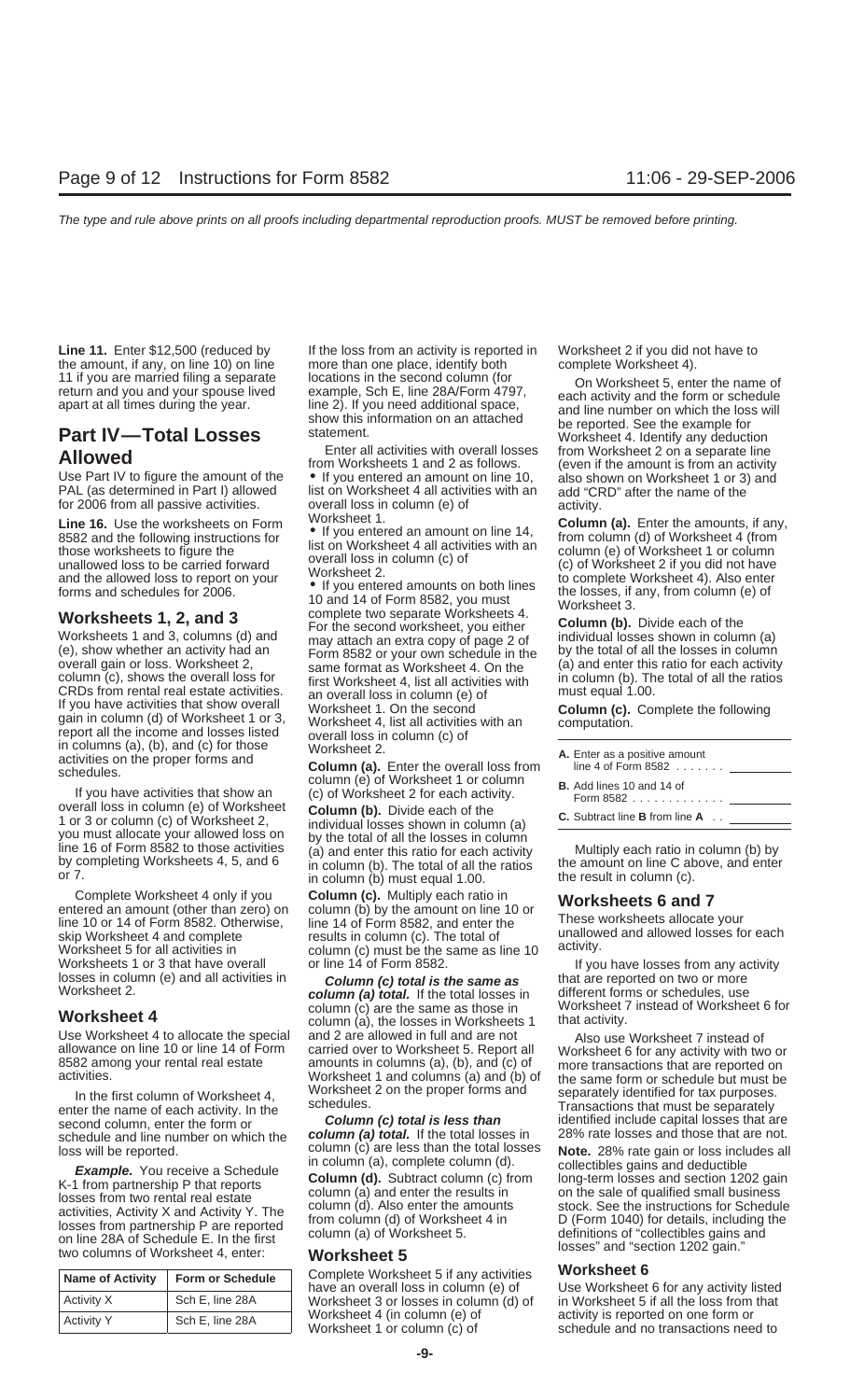be identified separately (as discussed • Forms 4684 (Section B), 4797 transactions from passive activities in above). (Parts I and II), and 4835. 2006.

and schedules or on different parts of this be 1.00.<br>the same form or schedule (for **Column (d).** Multiply the unallowed  $$4,000 = .25. $3,000/$4,000 = .75.$ unallowed loss for the activity and<br>allocates the allowed loss to the different forms or schedules (or<br>different parts of the same form or<br>schedule) used to report the losses. The amount in column (d) is the schedule) used

Only losses that would cause a of this worksheet so you can use the difference in tax liability if they were losses to figure your PAL next year. • 28% rate loss: \$1,000 − \$782.50 = reported on a different form or schedul reported on a different form or schedule **Column (e).** Subtract the amount in or on different parts of the same form or column (d) from the loss entered on l or on different parts of the same form or column (d) from the loss entered on line • Non-28%-rate loss: \$3,000 – schedule are kept separate. Those 1a, column (a). This is the allowed loss \$2,347.50 = \$652.50.<br>
forms, sche

in Schedule D, Part I or Part II, for each in the UNU of Schedule D (Form instructions for line 18). Keep a record transaction reported. See the **Example of Schedule D (Form** of the unallowed 28% rate and transaction reported. See the **Example of Schedule D (Form** Instructions for Schedule D (Form **1040) transactions.** The taxpayer 1040). the following Schedule D (Form 1040) for these transactions next year.

**Example.** Use Worksheet 6 if all the Use a separate copy of Worksheet 7 Activity l<br>s from an activity is reported on for each activity for which you have A passive

On Worksheet 6, enter the name of schedule and line number on the dotted Activity II each activity and the form or schedule line above each line 1a (for example, A current

**Column (b).** For each activity entered income from the activity at is fepoted in column (c) of Worksheet 5 or the same burm on the same form or schedule of the same form of the mounts shown in column (a) and activity. Th

example, 28% rate and non-28%-rate loss for this activity, found in Worksheet Each of these ratios is multiplied by the<br>capital losses reported on Schedule D) 5, column (c), by each ratio in column unallowed loss for Activ capital losses reported on Schedule D). 5, column (c), by each ratio in column unallowed loss for Activity I, shown in Worksheet 7 allocates the allowed and (c) of Worksheet 7. If -0- is entered in column (c) of Worksheet 5 (\$3,130).<br>unallowed loss for the activity and column (b) of Worksheet 7, also enter

forms, schedules, and parts are: for 2006 to enter on the forms or<br>
■ Schedules C, E, and F.<br>
■ Schedule D (Parts I and II (28% rate you use must show the losses from this (\$870) is entered in Part II of Schedule<br>
■ Sched Iosses and non-28%-rate losses).<br> **Note.** You must make a separate entry activity from column (a) of Worksheet 1 Gain Worksheet (see Schedule D<br>
in Schedule D, Part Lor Part II, for each a providence 3. Intervalsions for l

**1040) transactions.** The taxpayer had non-28%-rate losses to figure the PAL

loss from an activity is reported on for each activity for which you have and passive activity prior year<br>Schedule E, even though part of the losses reported on two or more different unallowed long-term capital loss (a 28%

each activity and the form or schedule D, line above each line 1a (for example,<br>
and line number on which the loss is<br>
areported. See the example for<br>
worksheet 4. Identify each CRD from<br>
worksheet 4. Identify each CRD fro

- 
- 
-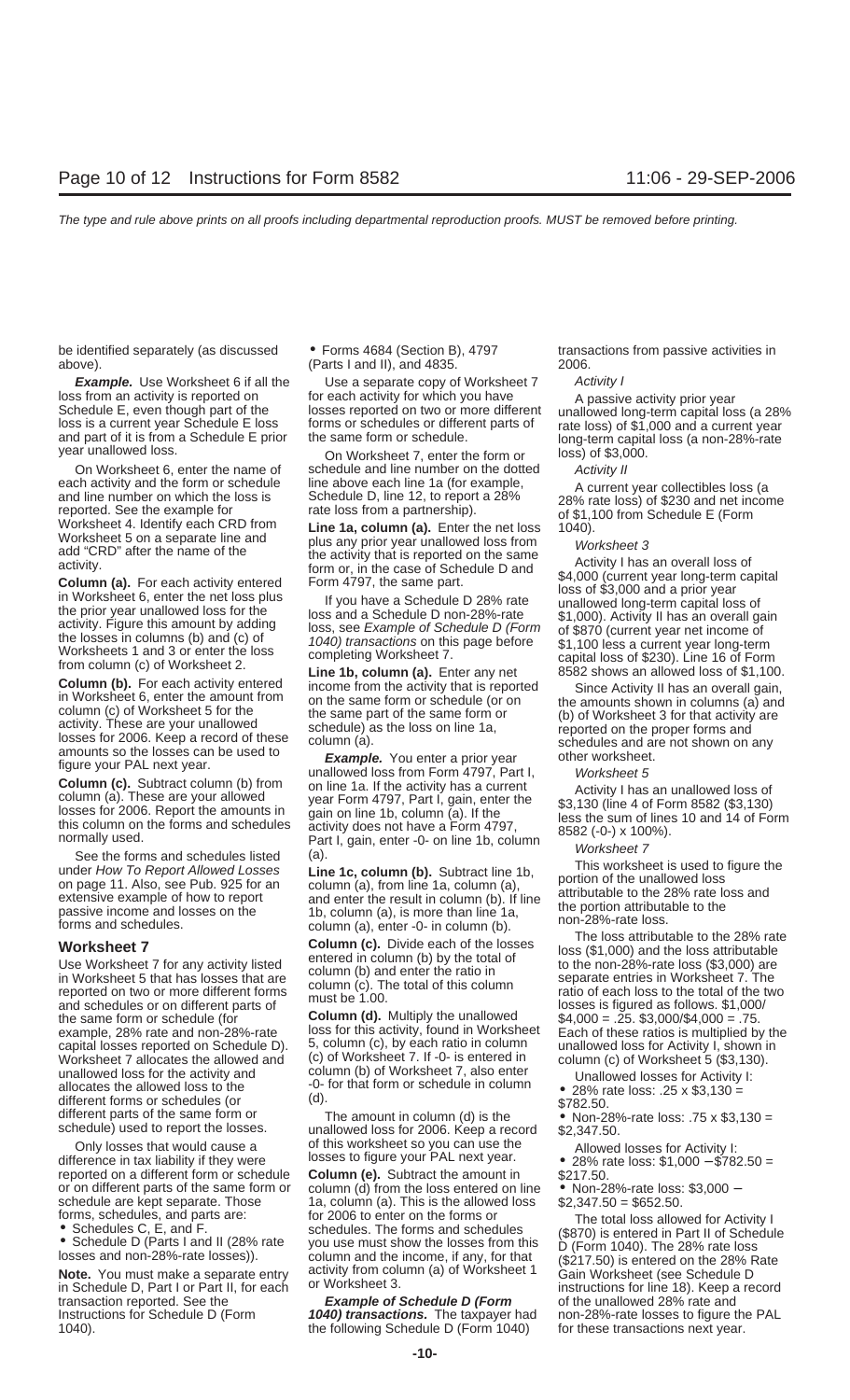under How To Report Allowed Losses loss line. losses star Schedule D or Form 4797 on beginning below. Also, see Pub. 925 for **Example.** Schedule C shows net the appropriate line, and to the left of an extensive example of how to report profit for the year of \$5.000 from a

losses in columns (b) and (c) of the entry space, you enter "PAL." or schedules normally used. To the left Worksheets 1 and 3 and all the See Schedule D and Form 4797 of the entry space, enter "EDPA."<br>
deductions in columns (a) and (b) of instructions on this page if you also had **Fortica disposition with an over** 

**Line 16 is the same as the total of** profit for the year and prior year "EDPA." lines 1b, 1c, 2a, 2b, 3b, and 3c. In unallowed losses will have net profit on lines 1b, 1c, 2a, 2b, 3b, and 3c. In unallowed losses will have net profit on<br>this case also, all the losses in columns line 22 and the allowed loss on line 23. Publicly Traded<br>(b) and (c) of Worksheets 1 and 3 and The al all the deductions in columns (a) and the loss allowed to the extent of the net **Partnerships (PTPs)**<br>(b) of Worksheet 2 are allowed in full. profit. Line 24 of Schedule E will show A PTP is a partnership whose in (b) of Worksheet 2 are allowed in full. correct profit. Line 24 of Schedule E will show and PTP is a partnership whose interests (b) of Worksheet strated on an established securities (b) and (c) of Worksheets and losses al columns (a), (b), and (c) of Worksheets total losses allowed (both passive and market or are readily tradable on a<br>
1 and 3 and deductions in columns (a) nonpassive). Line 26 will show the total secondary market (or its su

Enter on the net profit or loss line of<br>your schedule or form the allowed<br>passive loss from the worksheet. To the entry space, enter "PAL."<br>left of the entry space enter "PAL."<br>left of the entry space enter "PAL."<br>sold ass

See the forms and schedules listed and enter the result on the net profit or gain as "FPA." Enter any allowed

an extensive example of how to report<br>passive income and losses on the profit for the year of \$5,000 from a<br>forms and schedules.<br>**How To Report** the seat of \$6,000 from a seat of \$2,500 and a prior<br>form a seat of \$6,000. T **Allowed Losses** \$6,000. You enter a net loss of \$1,000 the gains, if any, or losses were<br>
on line 31 of Schedule C (the \$5,000 entered on Form 8582 or the<br>
Line 4 is income. If line 4 of Form enter profit for the year les loss allowed for the year). To the left of losses must be reported on the forms the entry space, you enter "PAL." or schedules normally used. To the le

**Columns (a) and (c) of Worksheet 4** income shown on your Schedule K-1 includes any national securities<br> **are the same amount.** In this case, all that is passive income must be entered exchange and any local exchange<br>
the losses in columns (a), (b), and (c) of<br>
Worksheet 1 and the deductions in<br>
to the extent of any net income from the<br>
the forms and schedules normally used.<br> **Losses allowed in column (c) of**<br> **Losses allowed in column (c)** 

If the net profit or loss line on your you sold an interest in your passive PTP. PALs from a PTP generally may<br>m or schedule shows net profit for activity, all gains from the activity must be used only to offset income or form or schedule shows net profit for activity, all gains from the activity must the year, reduce the net profit by the be entered on the appropriate line of from passive activities of the same

**Line 4 is income.** If line 4 of Form a net profit for the year less the \$6,000 worksheets. However, all the gains and net profit for the year less the \$6,000 worksheets. However, all the gains and all the vear less allowe

deductions in columns (a) and (b) of instructions on this page if you also had **Entire disposition with an overall**<br>
Worksheet 2 are allowed in full. Report passive gains and losses from the sale<br>
the income and losses in

Report the loss allowed from column (c) instructions on this page if you also had<br>
from substantial equivalent of a<br>
for Worksheet 6 and the income, if any, passive gains or losses from the sale of<br>
for that activity from

allowed loss from Worksheet 6 or 7, Schedule D or Form 4797. Identify the PTP. The special allowance (including